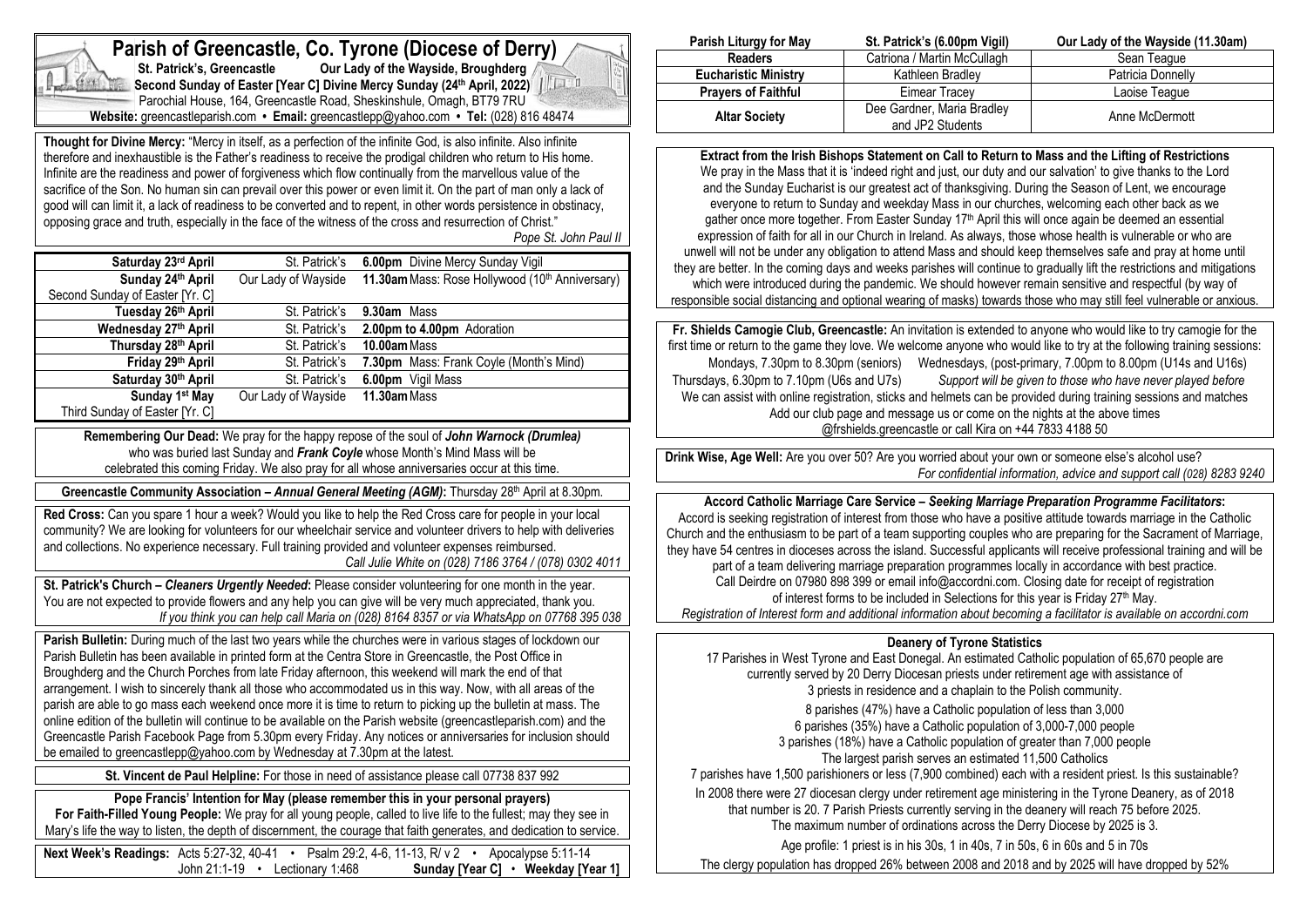**Towards Peace:** A spiritual support service designed for those who have experienced sexual, physical, emotional or spiritual abuse by Catholic Church personnel in Ireland. Support is also available for family members of abuse survivors. The vision of Towards Peace is to provide a safe supportive space, where people who have been affected by abuse in a Church context can be accompanied as they seek their own experience of spiritual peace, one step at a time. Towards Peace provides spiritual support through one-to-one spiritual direction sessions, with a qualified spiritual companion. Up to 9 sessions are offered and they are free. **Website:** towardspeace.ie **• Tel:** 01 505 3028 **• Email:** [towardspeace@iecon.ie](mailto:towardspeace@iecon.ie)

#### **The Spiritual Benefits of Weekly Eucharistic Adoration**

It helps us to grow in holiness. Jesus is ready to lavish on us, many extra graces and blessings, when we come and spend time with Him in Adoration. It helps us to appreciate Priesthood. Remember, "No Priests, no Eucharist". It is an established fact that where Jesus in the Blessed Sacrament is worshipped and adored vocations flourish. When we spend time with Jesus in Eucharistic Adoration each week or more often, we experience a great peace and contentment.

> "…of all devotions, that of adoring Jesus in the Blessed Sacrament is the greatest after the Sacraments themselves". *Pope St. John Paul II*

**Eucharistic Adoration** Prayer Intentions for each hour of weekly Adoration **12noon – 1.00pm** Vocation to Priesthood and Religious Life **1.00pm – 2.00pm** Married couples and those preparing for Marriage **2.00pm – 3.00pm** Sick and the Housebound **• 3.00pm – 4.00pm** Strengthening of Faith in our young people **4.00pm – 5.00pm** Parish Unity **• 5.00pm – 6.00pm** Protecting life and the Earth **6.00pm – 7.00pm** The Holy Souls and the Bereaved

**Guidelines on Use of Modern Technology when Working with Children –** *Use of Photography and Video***:** The use of photography and video is an issue of great concern among those working with children. The Diocese recognises that every parish has their own arrangements in relation to its use in schools, youth groups and for the sacraments however the guidelines have been devised below to aid parishes and diocesan groups:

- It is always good practice to seek *written* permission from a parent or guardian before taking any photographs or video footage of children. This written permission must be sought from the parent/guardian or the person who owns the photograph before it can be displayed on promotional materials or websites. This can be incorporated in the registration form when a child joins a group (template permission Resource 10);
- Neither names nor any personal information should be displayed alongside any photographs:
- Special consideration should be given where taking photographs or video footage might be misinterpreted, or the images could be seen as provocative (e.g. beach trip or gymnastics display etc.). It is not to say, however, that with the right planning, these events cannot be recorded and enjoyed.

Photography and video recording are important methods of recording social activity and providing an historic record – illustrating and validating important moments in people's lives. This process is a powerful and personal one, and therefore we must respect the rights of all to make the choice whether or not to be photographed. *From Safeguarding Policy and Procedures, published on behalf of the Diocesan Safeguarding Committee*

**Child Safeguarding:** If you or anyone you know has a concern or wishes to report an allegation directly to the statutory authorities, please contact the PSNI / local Health and Social Care Trust. If you are contacting the latter, ask to speak to the Duty Social Worker. Alternatively, if you have a child safeguarding concern in relation to any member of Church personnel and wish to report it to Church authorities, please contact one of the diocesan designated persons, who will in turn report your concern to the relevant statutory authorities. *See poster at entrance*

**Epilepsy Action NI:** Are you, or someone you care for, living with epilepsy or brain injury? Epilepsy Action NI and Headway work in partnership to deliver a community-based counselling service in Omagh. The Counselling service is for people over the age of 18 who are affected by epilepsy and / or brain injury or are caring for someone with epilepsy / brain injury and would like some emotional support.

**Pope Francis' Prayer for Protection:** O Mary, you shine continuously on our journey as a sign of salvation and hope. We entrust ourselves to you, Health of the Sick. At the foot of the Cross you participated in Jesus' pain, with steadfast faith. You know what we need. We are certain that you will provide, so that, as you did at Cana of Galilee, joy and feasting might return after this moment of trial. Help us, Mother of Divine. Love to conform ourselves to the Father's will and to do what Jesus tells us: He who took our sufferings upon Himself, and bore our sorrows to bring us, through the Cross, to the joy of the Resurrection. Amen. We seek refuge under your protection, O Holy Mother of God. Do not despise our pleas – we who are put to the test – and deliver us from every danger, O glorious and blessed Virgin.

#### **Prayer for Synod on Synodality (2021 – 2023)**

We stand before You, Holy Spirit, as we gather together in Your name. With You alone to guide us, make Yourself at home in our hearts; Teach us the way we must go and how we are to pursue it. We are weak and sinful; do not let us promote disorder. Do not let ignorance lead us down the wrong path nor partiality influence our actions.

Let us find in You our unity so that we may journey together to eternal life and not stray from the way of truth and what is right. All this we ask of You, who are at work in every place and time, in the communion of the Father and the Son, forever and ever. *Amen*

**Radio Maria Ireland:** An Irish-run Catholic Talk-Radio Station with commercial-free broadcasting of Prayer, Catechesis, Music, Talks, Interviews and Testimonies based at St. Anthony's Business Park, Ballymount Road, Dublin 22. If you are not already a follower of the station Radio Maria Ireland encourage you to join their growing faith family! Prayer / song requests welcome. "A Catholic voice in your home". Fr Eamonn McCarthy is Director. You can tune in to the station in a variety of ways: *Digital TV - Saorview Channel 210 / Freeview TV (Channel number varies per location in NI) Download FREE App "RADIO MARIA IRELAND" Streaming on radiomarie.ie (subscribe and donate here also) 'Listen Live Radio' link on Facebook Page. (Like, Share and Follow us on Facebook) Phone – get live radio feed by calling 003531 437 3277 (no extra charges apply).*

Annual Derry Diocesan Pilgrimage to Lough Derg: Friday 24<sup>th</sup> to Sunday 26<sup>th</sup> June. Bishop McKeown will lead the pilgrimage and invites you to join him. Booking is essential, call Diocesan Catechetical Centre at +44 28 7126 4087 or email lizzie.rea@derrydiocese.org. £80 which includes return transport from St. Eugene's Cathedral, Derry.

**Accord Counselling Services:** Ireland's leading agency supporting marriage and relationships, nationwide through its 60 Centres. Our aim is to help couples prepare for, achieve and sustain their marriage and family relationships, offer ongoing support and assist them in times of difficulty or crisis. Available to couples regardless of their faith, denomination or none. *To avail of this call (028) 8224 2439 or email omagh@accordni.com*

#### **Northern Ireland Adoption and Foster Care:**

With an increase in children and young people needing foster homes across Northern Ireland, we need you now. Every child deserves to have a happy, loving and safe home where they'll feel cared for, valued and supported.

It's always the right time for fostering.

Call us on 0800 0720 137 or visit adoptionandfostercare.hscni.net

#HSCNIFosterCare #FosterForYourCommunity #CouldYouFoster

**Mid Ulster Agewell:** Are you over 50 years old? Do you live in the Mid Ulster Council area? Would you like a free phone call in the morning to reduce the feeling of loneliness and isolation, reassurance and a listening ear and help keep you up to date with social activities in your local area? A phone call can be arranged between 8.30am and 12.30pm from Monday to Friday.

*For more info call Marie Devlin on (028) 796 32170 or email [marie.devlin@agewellpartnership.org](mailto:marie.devlin@agewellpartnership.org)*

**National Vocations Office:** "It is to the glory of my Father that you should bear much fruit and then you will be my disciples." Are you being called to love the Lord and His people as a diocesan priest? If you are considering such a vocation, contact your local priest or the Diocesan Vocations Director Fr. Pat O'Hagan, PP Moville at pgoh2111@gmail.com or email the National Vocations Office: info@vocations.ie